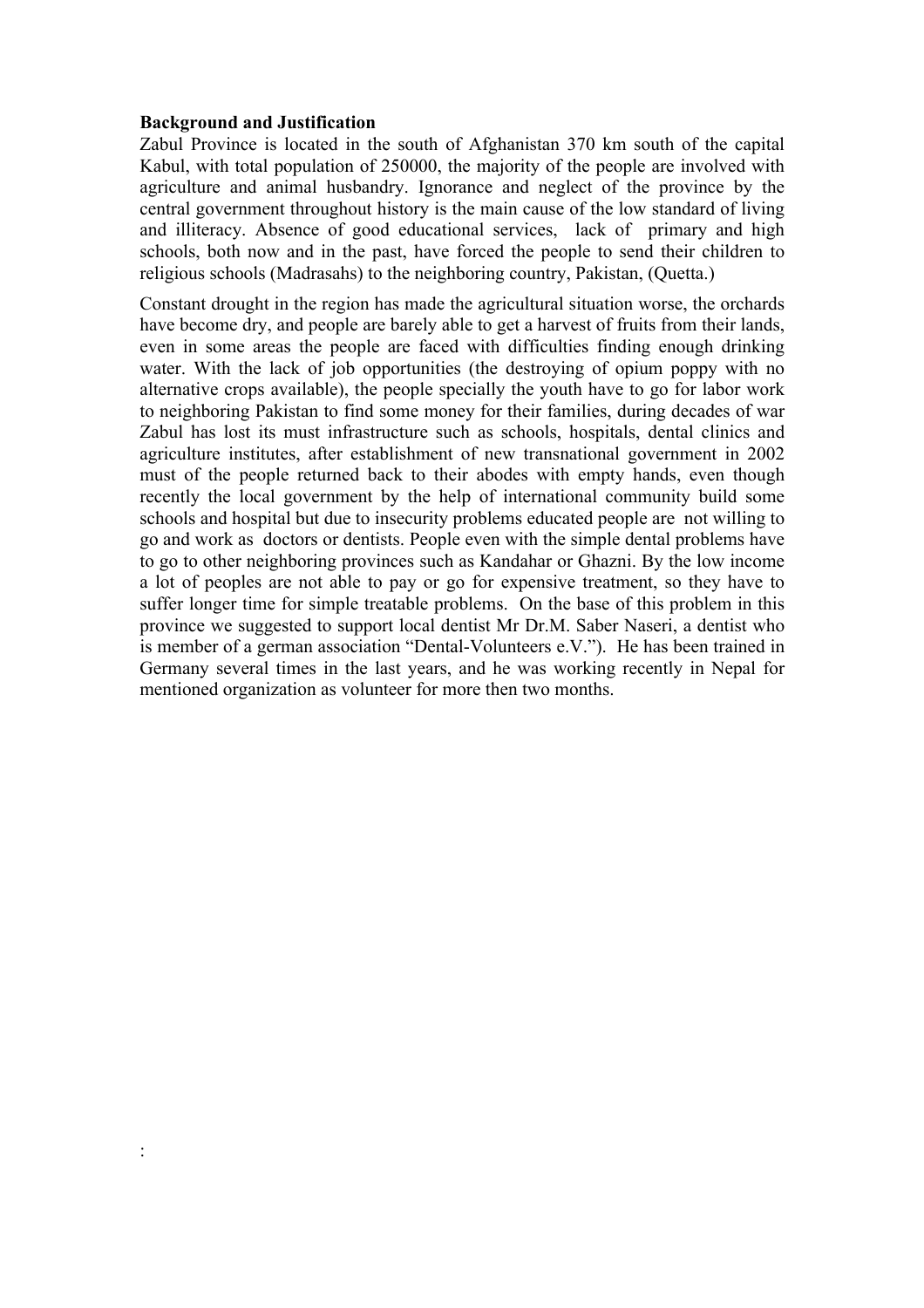# • **Goals**

- To build three rooms for dental clinic and purchase of dental instruments.
- To bring modern and well trained Dentist to the province and support local Dentist.
- To insure the poor people of the region that international communities are concerning about their health problems.
- To improve Oral heath condition in province.
- To insure the people of this province that they can get good treatment in their door step.

Beneficiary The whole habitant of Zabul province